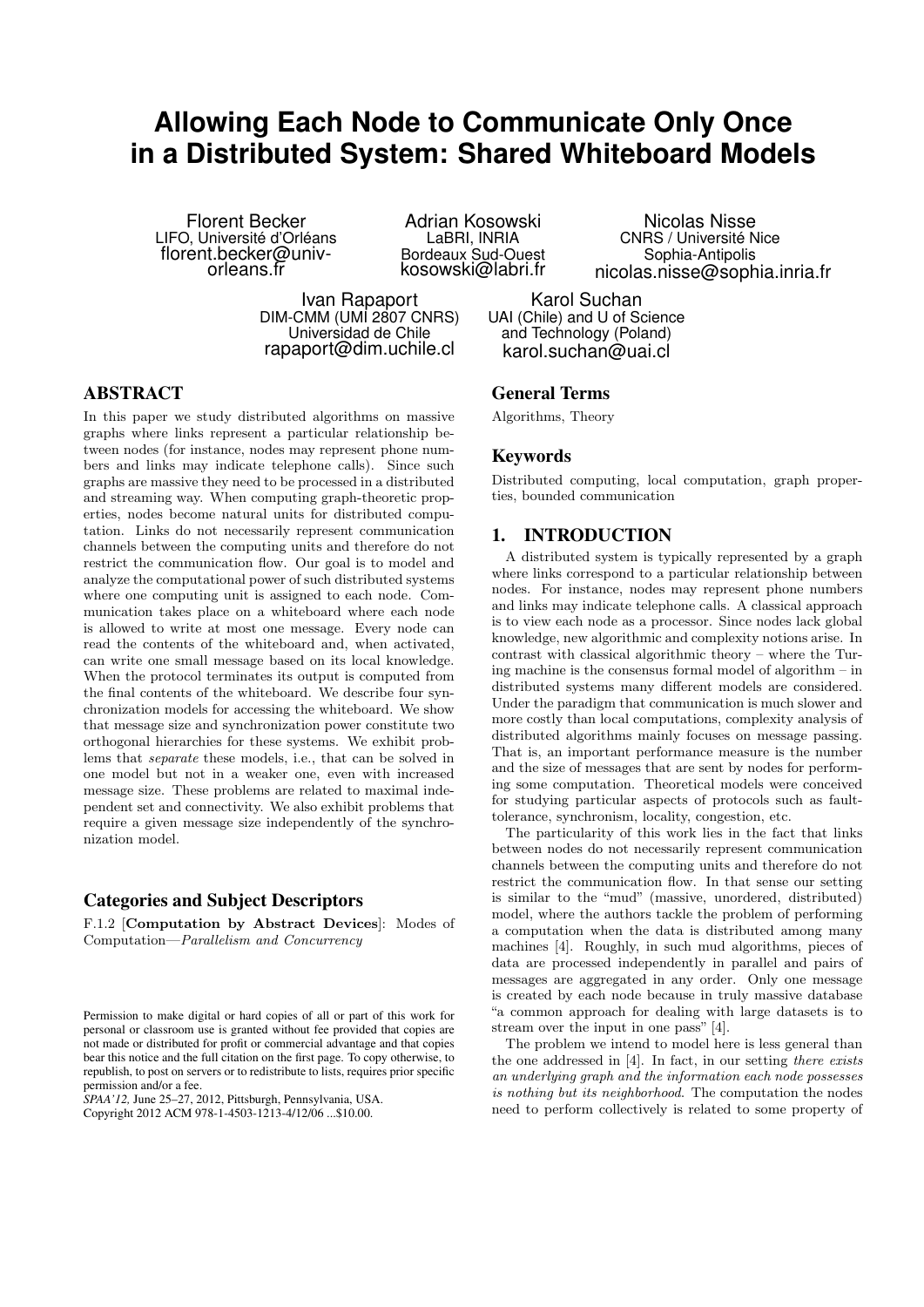the graph. In [2] the first simple model for studying such scenario was introduced. In that model, the total amount of local information that each node was allowed to provide was bounded by  $O(\log n)$  bits. Each node transmitted its message to a central authority, the referee, that collected and used them in order to give the correct output.

The main question was whether this small amount of local information provided by each node was sufficient for the referee to decide some basic structural properties of the graph *G*. For instance, simple questions like "Does *G* contain a square (cycle of length 4)?" or "Is the diameter of G at most 3?" cannot be solved. On the other hand, the referee can decode the messages in order to have full knowledge of *G* when *G* belongs to one of many graph classes such as planar graphs, bounded treewidth graphs and, more generally, bounded degeneracy graphs.

In this paper we define extensions of the model in [2] and investigate their computational power. It is interesting to point out that despite being extremely natural, these models of computation have never been studied before.

**Communication using a shared whiteboard.** The computational model in [2] can be stated equivalently in the following form. Given a question about the graph, every node writes *simultaneously* one message (computed from its local knowledge) on a global zone of shared memory, a *whiteboard*, and then one must be able to answer the question using only the contents of the whiteboard.

In this paper we intend to give more power to the initial model of [2]. For this purpose, we relax the simultaneity constraint in different ways. Roughly, messages may be written sequentially on the whiteboard. This allows nodes to compute their messages taking into account the contents of the whiteboard, i.e., the messages that have previously been written. In other words, in the new models we propose, nodes have more sophisticated ways to share information. Basically, the four models we now present aim at describing how the nodes can access the shared medium, in particular, differentiating synchronous and asynchronous networks.

We define a framework for synchronization without using a global clock. Instead, time is divided into *rounds* corresponding to observable events, i.e., whiteboard modifications. More precisely, a round terminates when a node writes a message on the whiteboard. Along the evolution of the system, the nodes may be in three states: *awake*, *active* or *terminated*. Initially, all nodes are awake. A node becoming active means that this node would like to write a message on the whiteboard. Metaphorically speaking, it "rises its hand to speak". To model the worst-case behavior, an *adversary* chooses, among the set of active nodes, the particular node which is going to write a message on the whiteboard. Afterwards, this node enters the terminated state. Therefore, a node is in state terminated when its message has been written on the whiteboard. In one round, several awake nodes may become active but exactly one active node becomes terminated. Note that a node may become active and terminated in one round. In our model, if a node is active in round *i* and it does not write a message then it must stay active in round  $i+1$ . In other words, once a node raises its hand it cannot "change its mind" later. After the last round, when all nodes are terminated, all of them must be able to answer the question by using *only* the information stored on the whiteboard.

In this setting, we propose several scenarios leading to the

definition of four computational models. A computational model is *simultaneous* if all nodes become active (raise their hands) at the beginning of the process. On the other hand, the model is *free* if, in every round, any awake node may decide to become active based on its knowledge and on its own protocol. The other criterion we use to distinguish models is the state-transition during which a node creates the message it will eventually write on the whiteboard. In the *asynchronous* scenario, the nodes must create their message *as soon as they become active*. In the *synchronous* scenario, every node is allowed to create its message later, when the adversary chooses it to write the message on the whiteboard. Thus, in the asynchronous case, there may be some delay between the creation of a message and the step when it is written. In particular, the order in which the messages are created and the order in which they are actually available on the whiteboard may differ. In this way, we can model realworld asynchronous systems where there are no guarantees on the time of communications.

**Our results.** In this work we define four families of systems, namely  $\text{SIMASYNC}[f(n)]$ ,  $\text{SIMSYNC}[f(n)]$ ,  $\text{FREEASYNC}[f(n)]$ and FREESYNC $[f(n)]$ , which correspond to the four possible free/simultaneous, asynchronous/synchronous scenarios, parametrized by the amount  $f(n)$  of data (in bits) each node is allowed to write on the whiteboard. We show that these classes form a hierarchy from the point of view of message size as well as from the point of view of the synchronization mechanism. More precisely, for any  $f(n)$  $o(n)$ , we show that SIMASYNC $[f(n)] \subseteq$  SIMSYNC $[f(n)] \subseteq$ FREEASYNC $[f(n)] \subseteq$  FREESYNC $[f(n)]$ ; the strictness of the last inclusion is left as an open problem. On the other hand, we also prove that when  $g(n) = o(f(n))$ , FREESYNC $[g(n)] \subsetneq$  $SIMASYNC[f(n)]$ . This means that message size and synchronization mechanisms are two orthogonal parameters with respect to the power of each instance of our model.

Connectivity problems in general, and breadth-first search (BFS) in particular, are classical problem in distributed computing, and we examine their positions in our hierarchy. We show that BFS is in the class FreeSync[log *n*] and that for the bipartite case it is in FREEASYNC $\lfloor \log n \rfloor$ . We also show that for all  $f(n) = o(n)$ , BFS is not in the class  $\text{SIMSYNC}[f(n)]$  even in the bipartite case.

**Related work.** The two main aspects of our approach, the *locality* and the fact that nodes are allowed to send *only one short message* have been addressed before. In the classical model *CON GEST* [8], where a network is represented by a graph whose nodes correspond to network processors and edges to inter-processor links, the *n* processors can send in each round a message of size  $O(\log n)$  bits through each of its outgoing links. A restriction of the *CON GEST* model has been proposed by Grumbach and Wu to study *frugal* computation [5]. In this model, where the total amount of information traversing each link is bounded by  $O(\log n)$  bits, they showed that any first order logic formula can be evaluated in any planar or bounded degree network [5]. Many variations to the *CON GEST* model have been proposed in order to focus on different aspects of distributed computing. In a seminal paper, Linial introduced the *LOCAL* model [7, 8]. In the *LOCAL* model, the restriction on the size of messages is removed so that every vertex is allowed to send unbounded size messages in every round. This model fo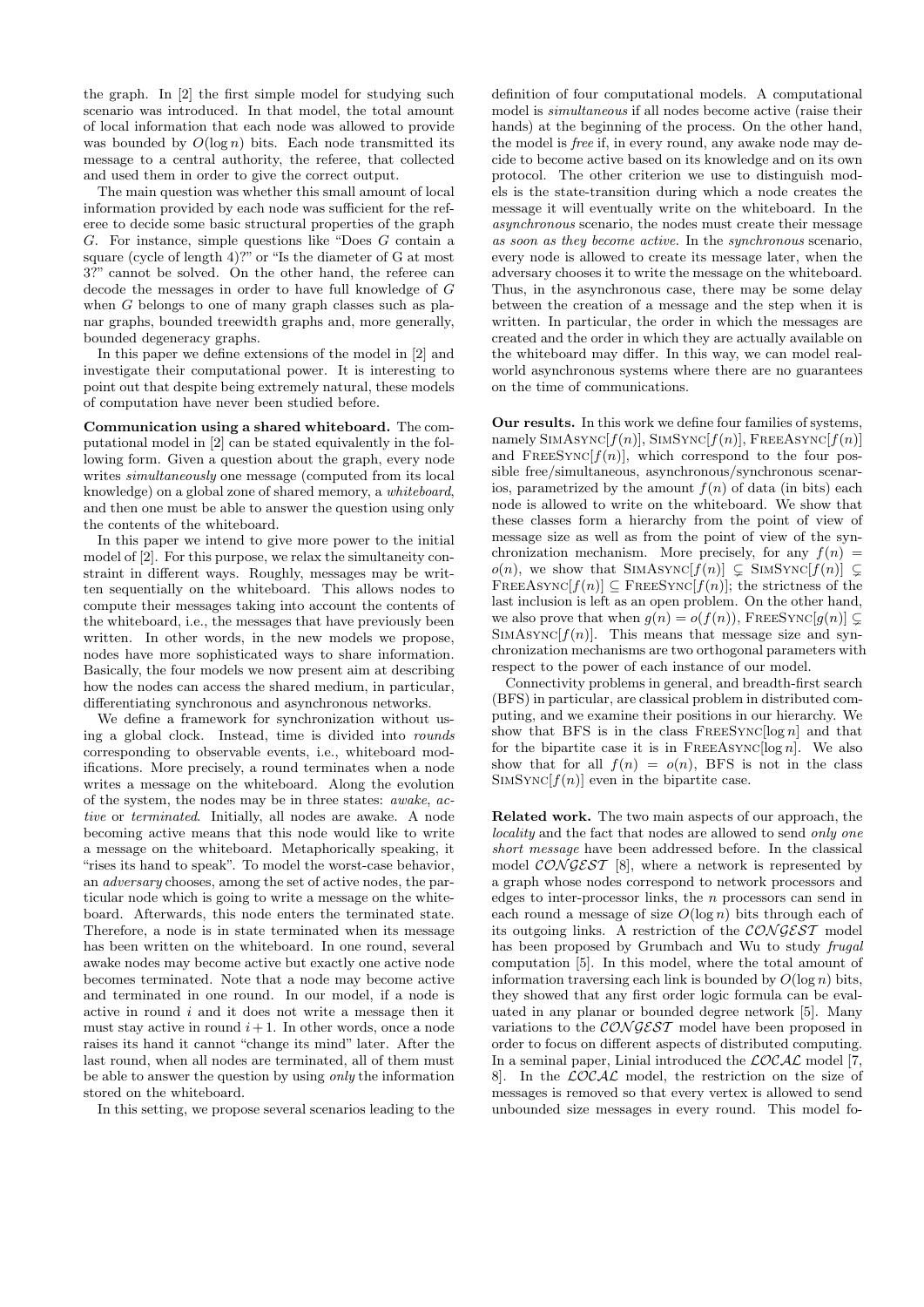cuses on the issue of locality in distributed systems, and more precisely on the question "*What cannot be computed locally?*" [6]. Difficult problems like minimum vertex cover and minimum dominating set cannot be well approximated when processors can locally exchange arbitrary long messages during a bounded number of rounds [6].

The idea of abstracting away from the cost of *transmitting* data throughout the network and to look at *how much local information must be shared* in order to compute some property is present in the the Simultaneous Message Model defined in [1]. In such model the communication is *global*: *n* players must evaluate a function  $f(x_1, \ldots, x_n)$  in which player *i* knows the whole input except  $x_i$ . Each player directly transmits *one message* to a central authority, the referee, that collects and uses them in order to compute  $f(x_1, \ldots, x_n)$ . The Simulateouus Message Model is a variant of the more general Multiparty Communication model, where the *n* players communicate by writing messages on a common whiteboard [3].

## 2. COMMUNICATION MODELS

Our protocols work on simple undirected connected *n*node graphs. In  $G = (V, E)$ , each node  $v \in V$  has a unique identifier  $ID(v)$  between 1 and *n*. Typically,  $V =$  $\{v_1, \ldots, v_n\}$ , where  $v_i$  is such that  $ID(v_i) = i$ . Throughout the paper, a graph should be understood as a labeled graph. At each node  $v \in V$  there is an independent processing unit that knows its own identifier, the identifier of each of its neighbors and the total number of nodes *n*. Each node is in one of three *states*: awake, active or terminated. Initially, they are all awake.

All nodes execute the same algorithm. Roughly, if they are in the awake state, they must decide whether to become active, and if they are active, what to write on the whiteboard. Each node is allowed to write exactly one message on the whiteboard. Once they write the message they enter the terminated state. The size of these messages, in bits, is some  $f(n) = o(n)$ , typically  $O(\log n)$ .

Let *Wn,s* be the set of possible configurations of the *whiteboard* with at most *n* messages of size at most *s* bits each.

We first define synchronous protocols, then asynchronous protocols. Synchronous protocols rely on some external synchronization primitives to ensure that messages are delivered one by one, whereas asynchronous protocols have to deal with concurrent messages, which means that messages are created as soon as the nodes become active. We also distinguish between simultaneous and free protocols. In simultaneous protocols, nodes must be ready to speak at any time, whereas in free protocols, they can decide when to become active. We get the following four family of models, with  $f(n)$  representing the message size:

|                            | message created when<br>node becomes active |
|----------------------------|---------------------------------------------|
| all nodes initially active | $\overline{\text{SIMASYNC}[f(n)]}$          |
| no node initially active   | FREEASYNC[f(n)]                             |

|                            | message created when |
|----------------------------|----------------------|
|                            | node is chosen       |
| all nodes initially active | SIMSYNC[f(n)]        |
| no node initially active   | $F_{REESTNC}[f(n)]$  |

#### 2.1 Synchronous protocols

DEFINITION 1. Let *n* be a positive integer. Let  $[1, n] =$ *{*1*, . . . , n}. A* synchronous protocol *with output set O and message size*  $f(n)$  *is a triplet*  $A = (act_n, msg_n, out_n)$  *where:* 

- $act_n$ :  $[1, n] \times 2^{[1,n]} \times W_{n, f(n)} \rightarrow \{a \text{wake}, \text{active}\}$  *is the activation function, which depending on the node's identifier, its neighborhood and the contents of the whiteboard decides whether to become active or stay awake.*
- $msg_n: [1, n] \times 2^{[1, n]} \times W_{n, f(n)} \to \{0, 1\}^{f(n)}$  is the mes*sage function, which depending on the node's identifier, its neighborhood and the contents of the whiteboard decides what to write on the whiteboard.*
- $out_n: W_{n,f(n)} \to O$  *is the output function.*

Let  $FREESYNC[f(n)]$  be the set of all synchronous protocols with message size at most  $O(f(n))$ . A *configuration* of a protocol corresponds to a configuration of the whiteboard in  $W_{n,f(n)}$  together with a state in {awake, active, terminated}<sup>*n*</sup> (which must be interpreted as the state of each node). In the *initial configuration*, all nodes are awake and the whiteboard is empty.

A *round* corresponds to an observable transition of the protocol, which in practice occurs when a message is written on the whiteboard. In a round, awake nodes may decide to become active and one active node will write its message.

DEFINITION 2. *Consider the synchronous protocol*  $A =$  $(\textit{act}_n, \textit{msg}_n, \textit{out}_n)$ . Let  $G = (V, E)$  be an *n*-node graph. A round *goes from configuration C to configuration C ′ if:*

- *• Any terminated node in C is also terminated in C ′ .*
- For any node  $v_i \in V$  which is awake in *C*, its state *in*  $C'$  *is*  $act_n(i, N(v_i), W_C)$ *, where*  $N(v_i)$  *is the set of identifiers of vi's neighbors and W<sup>C</sup> is the content of the whiteboard in configuration C.*
- *• The configuration of the whiteboard W<sup>C</sup>′ is the same* as  $W_C$  *but where the message*  $msg_n(j, N(v_i), W_C)$  *is attached provided that there exists at least one active node*  $v_j$  *in C*. In *C*<sup> $\prime$ </sup> *the node*  $v_j$  *enters the terminated state. Every other active node stays active.*

Definition 3. *An* execution *of a protocol A is a (finite) sequence of configurations starting from the* initial configuration *where transitions are determined by rounds. The execution is* successful *if in the last configuration, all nodes are terminated. We say that the execution ends in a* deadlock *when we end up in a situation where there are no active nodes but the set of awake nodes is not empty. For a successful execution, where the last whiteboard configuration is W, we define the* output *to be out<sub>n</sub>*(*W*).

DEFINITION 4. For a function  $F_n$  defined from the set of *n-node graphs to an output set O, we say that A computes F<sup>n</sup> if for all G, all maximal executions of A are successful and output*  $F_n(G)$ *. Therefore, we can assume that there is an adversary that chooses in each round which active node writes a message on the whiteboard.*

Definition 5. *A protocol is* simultaneous *if all nodes are active from the beginning (the activation function is uniformly active). We note*  $\text{SIMSYNC}[f(n)]$  *the set of simultaneous protocols. In this subclass of protocols there will never be deadlocks.*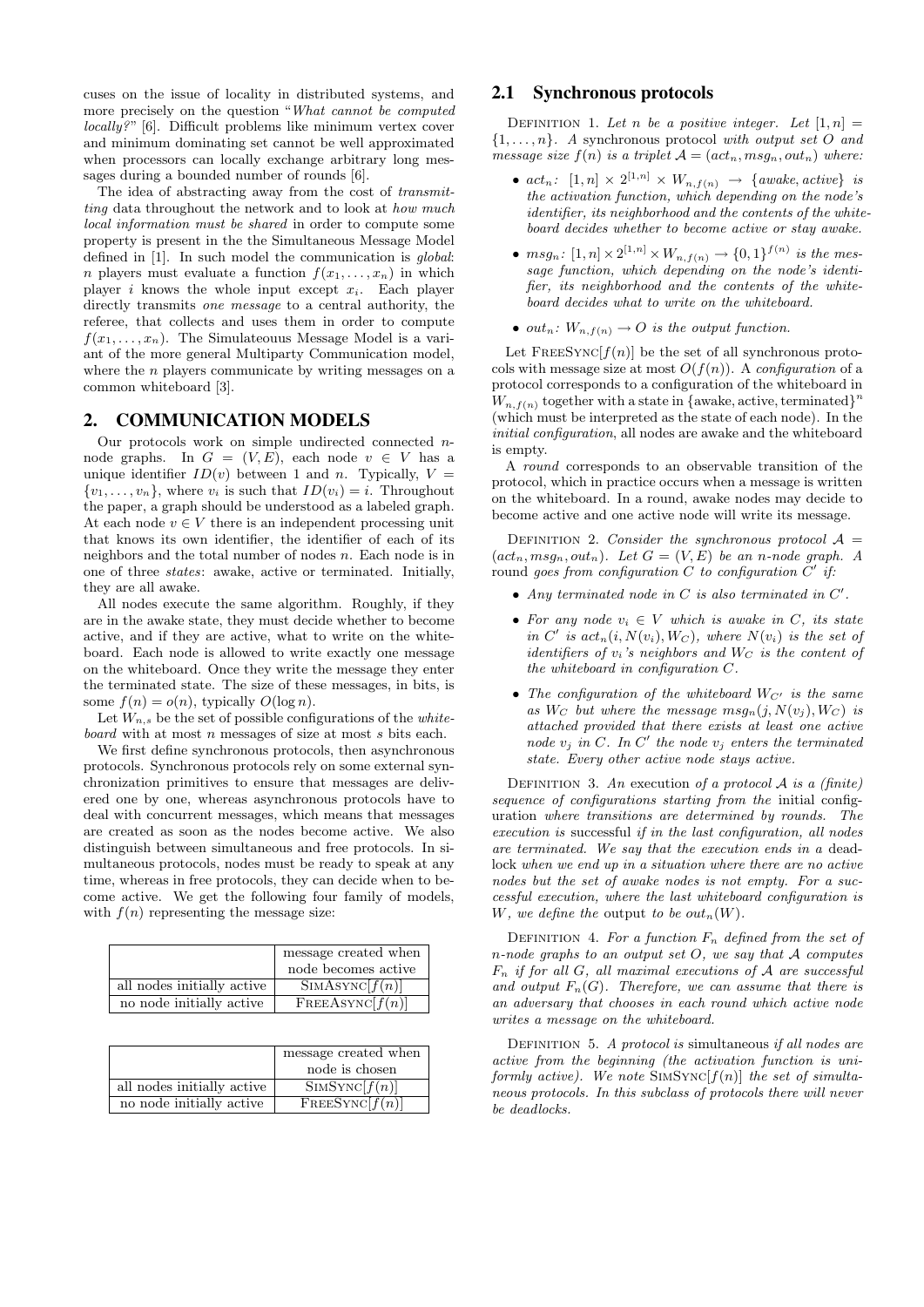#### 2.2 Asynchronous protocols

In asynchronous protocols nodes create their messages as soon as they become active. Therefore, if two nodes become active simultaneously, then the first message written on the whiteboard does not affect the second message.

DEFINITION 6. Let *n* be a positive integer. Let  $[1, n] =$ *{*1*, . . . , n}. An* asynchronous protocol *with output set O and message size*  $f(n)$  *is a pair*  $\overline{A} = (act/msg_n, out_n)$  *where:* 

- $act/msg_n$ :  $[1, n] \times 2^{[1, n]} \times W_{n, f(n)}$  → {*awake, active*}  $\times$  ${0,1}^{f(n)}$  *is the activation/message function. Note that this transition is such that a (nonempty) message is created only when the node enters the active state.*
- *out<sub>n</sub>*:  $W_{n, f(n)} \to O$  *is the output function.*

Let  $FREEASYNC[f(n)]$  be the set of asynchronous protocols with message size  $O(f(n))$ .

The definition of configuration is similar to the synchronous case, except that since active nodes create their messages (following the *act/msg* function) before being chosen by the adversary for writing on the whiteboard (eventually), these messages are part of the configuration, despite the fact that they do not appear on the whiteboard.

We define rounds, executions, deadlocks, successful executions and computations as in the synchronous case. We also define the set  $\text{SIMASYNC}[f(n)]$  of simultaneous asynchronous protocols.

This paper aims at deciding what kind of problems can be solved in each of these models. For instance, [2] proves that deciding if a graph has degeneracy  $k, k \geq 1$ , can be solved in  $SIMASYNC[log n]$ . On the negative side, deciding whether a graph contains a triangle as a subgraph and deciding whether a graph has diameter at most 3 cannot be solved in SimAsync[log *n*] [2].

## 3. A COMPUTING POWER LATTICE

First of all, we prove the following lemma that extends a result of [2]. Let BUILD be the problem that consists in computing the adjacency matrix of a graph.

LEMMA 1. Let  $G$  be a family of *n*-node graphs and  $g(n)$ *be the number of graphs in G.* Let  $f(n) = o(n)$  and  $C \in$ *{*SimAsync*,* SimSync*,* FreeAsync*,* FreeSync*}. If the problem* BUILD*, when the input graphs are restricted to the class*  $G$ *, can be solved in the model*  $C[f(n)]$ *, then*  $\log g(n) =$  $O(n(f(n) + \log n)).$ 

PROOF. Consider any algorithm in one of the four considered models. In any model, at the end of the communication process, *n* messages of size  $O(f(n))$  bits are written on *B*. Hence, at the end, accounting for the order of the messages, a total of  $O(n f(n) + \log n)$  bits are available on the whiteboard. For the output function to distinguish two different graphs in  $G$ , we must have  $\log g(n) = O(n(f(n) + \log n))$ .

For the ease of descriptions, in what follows we will not define explicitly the functions for activation, message creation and decision. Nevertheless, they always will be clear from the context.

In this section we intend to show that these models form a lattice in which the computational power grows strictly whenever either the syncronization model is enriched or the

message size is increased. On the other hand, when one resource is increased but the other restricted then the resulting class is incomparable with the original (neither is included in the other). The main result of this section is the following theorem:

THEOREM 1. *For all*  $\Omega(\log n) = f(n) = o(n)$ ,  $SIMASYNC[f(n)]$  ⊆ SIMSYNC $[f(n)]$  ⊆ FREEASYNC $[f(n)]$  ⊆  $FREESYNC[f(n)].$ 

We start with the following weaker result:

LEMMA 2. For all  $f(n)$ , SIMASYNC $[f(n)]$   $\subseteq$  SIMSYNC $[f(n)]$   $\subseteq$  FREEASYNC $[f(n)]$   $\subseteq$  $FREESYNC[f(n)].$ 

PROOF. **SimAsync** $[f(n)] \subseteq$  **SimSync** $[f(n)]$ . In the SIM-Sync model, any node applies directly the protocol of the SimAsync model. Nodes create their message initially, ignoring the messages present on the whiteboard when they write their own.

 $\textbf{SimSync}[f(n)]$   $\subseteq$  **FreeAsync**[*f*(*n*)]. Recall that a problem is solved in the SimSync model if the nodes compute the output *no matter* the order chosen by the adversary. So we can translate a SimSync protocol into a FreeAsync one if we fix an order (for instance  $v_1, \ldots, v_n$ ) and use this order for a sequential activation of the nodes.

**FreeAsync**[ $f(n)$ ]  $\subset$  **FreeSync**[ $f(n)$ ]. The situation is that of the first inclusion. It suffices to force the protocols in FREESYNC to create their messages based only on what was known at the moment when they became active.  $\Box$ 

#### 3.1 SIMASYNC VS. SIMSYNC

We consider here a "rooted" version of the Inclusion Maximal Independent Set problem. This problem, denoted by MIS(x), takes as input an *n*-node graph  $G =$  $(V, E)$  together with an identifier  $ID(x)$ ,  $x \in V$ , and the desired output is any maximal (by inclusion) independent set containing *x*.

Theorem 2. MIS(x) *can be solved in the* SimSync[log *n*] *model.*

PROOF. Recall that in the SIMSYNC model, all nodes are initially active and that the adversary chooses the ordering in which the nodes write their messages. Hence, an algorithm in this model must specify the message created by a node *v*, according to the local knowledge of *v* and the messages written on the whiteboard before  $v$  is chosen by the adversary.

The protocol is trivial (it is the greedy one). When node *v* is chosen by the adversary, the message of *v* is either its own ID (meaning that *v* belongs to the final independent set) or *v* writes "no" (otherwise). The choice of the message is done as follows. The message is  $ID(v)$  either if  $v = x$  or if  $v \notin N(x)$  and  $ID(y)$  does not appear on the whiteboard for any  $y \in N(v)$ . Otherwise, the message of *v* is "no".

Clearly, at the end, the set of vertices with their IDs on the whiteboard consists of an inclusion maximal independent set containing  $x$ .  $\square$ 

THEOREM 3. For any  $f(n) = o(n)$ , MIS(x) cannot be *solved in the* SimAsync[*f*(*n*)] *model.*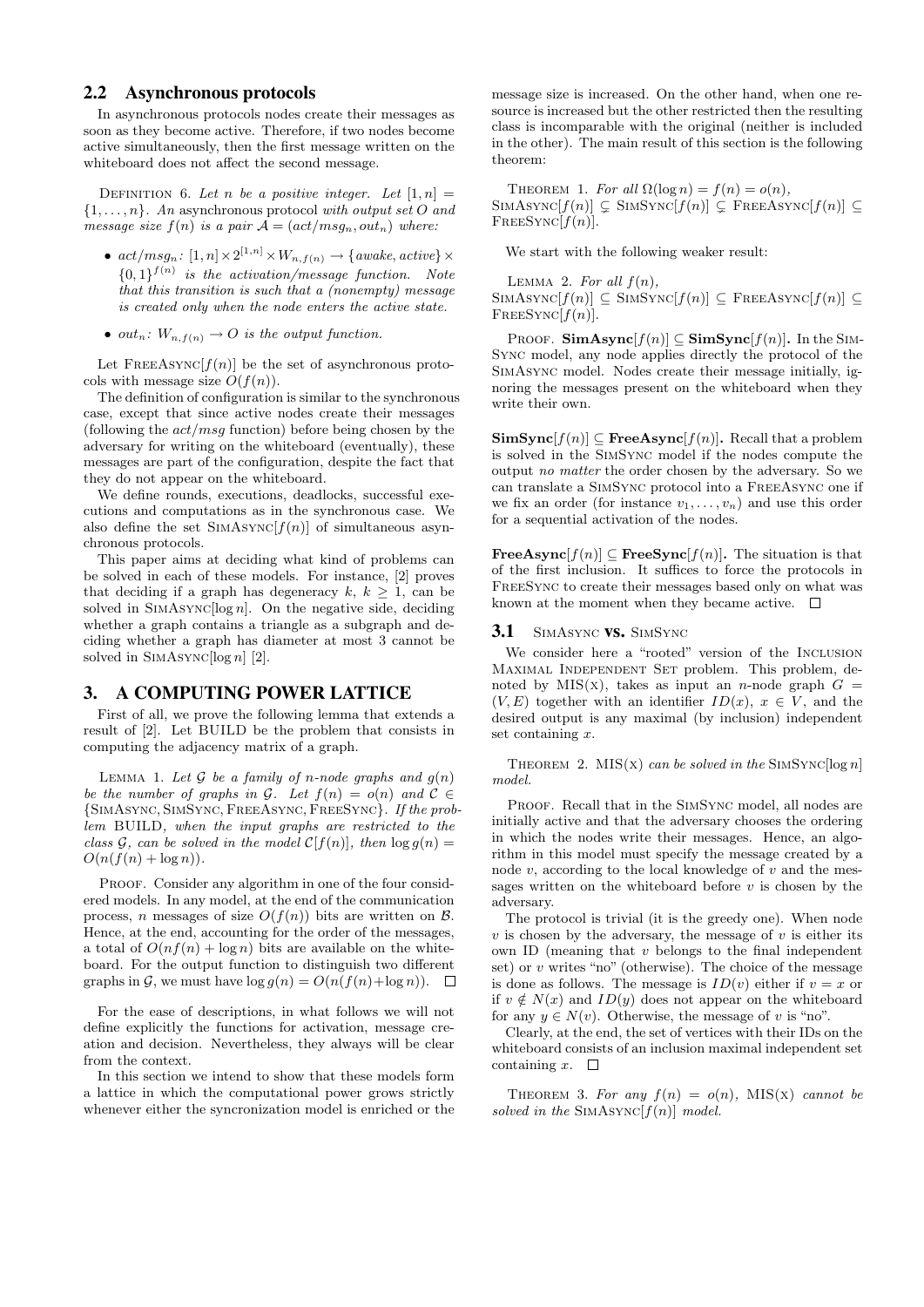PROOF. Let  $f(n) = o(n)$ . We proceed by contradiction. Let us assume that there exists a protocol *A* for solving  $MIS(x)$  in the SIMASYNC $[f(n)]$  model. Then we show how to design an algorithm *A ′* to solve the BUILD Problem for any graph in this model, contradicting Lemma 1.

Let  $G = (V, E)$  be a graph with  $V = \{v_1, \ldots, v_n\}$ . For any  $1 \leq i < j \leq n$ , let  $G_{i,j}^{(x)}$  be obtained from *G* by adding a vertex *x* adjacent to every vertex in *V* with the exception of  $v_i$  and  $v_j$ . Note that  $\{x, v_i, v_j\}$  is the only inclusion maximal independent set containing *x* in  $G_{i,j}^{(x)}$  if and only if  $\{v_i, v_j\} \notin$ *E*. Indeed, if  $\{v_i, v_j\} \in E$ , there are two inclusion maximal independent sets containing *x*:  $\{x, v_i\}$  and  $\{x, v_j\}$ .

Recall that, in the SimAsync model, all nodes must create their message initially, i.e., while the whiteboard is still empty. Hence, the message created by a node only depends on its local knowledge

Notice that, for a given  $k$ , the node  $v_k$  only sees two different neighborhoods for all the possible  $G_{i,j}^{(x)}$ , depending on whether  $k \in \{i, j\}$  or  $k \notin \{i, j\}$ . Therefore, we call  $m_k$  the message that  $v_k$  generates when  $k \in \{i, j\}$  (i.e., *x* and  $v_k$ ) are not neighbors) and  $m'_{k}$  the message  $v_{k}$  generates when  $k \notin \{i, j\}$  (i.e., *x* and  $v_k$  are neighbors).

From the previous protocol  $A$  we are going to define another protocol  $\mathcal{A}'$  in the SIMASYNC $[f(n)]$  model which solves the BUILD problem for any graph. Protocol *A ′* works as follows. Every node  $v_k$  generates the pair  $(m_k, m'_k)$  of the two messages  $v_k$  would send in  $A$  when it is adjacent to  $x$ and when it is not. Clearly, this consists of  $O(f(n))$  bits.

Now let us prove that any node can reconstruct  $G$  $(V, E)$  from the messages generated by  $A'$ . More precisely, for any  $1 \leq s \leq t \leq n$ , any node can decide whether  ${v_s, v_t} \in E$  or not. It is enough for any node to simulate de decision function of *A* in  $G_{s,t}^{(x)}$  by using messages  $m_s, m_t$  and  $\{m'_k : k \in \{1, \cdots, n\} \setminus \{s, t\}\}\$ . Since the output of *A* is  $\{x, v_s, v_t\}$  if and only if  $\{v_s, v_t\} \notin E$ , the results follows. This would mean that from  $O(n f(n))$  bits we can solve BUILD in the class of all graphs, a contradiction.  $\Box$ 

COROLLARY 1. *For all*  $\Omega(\log n) = f(n) = o(n)$ ,  $SIMASYNC[f(n)] \subsetneq SIMSYNC[f(n)]$ .

We discuss now another problem that could possibly separate the two models. Given an (*n−*1)-regular 2*n*-node graph *G*, the 2-Cliques problem consists in deciding whether *G* is the disjoint union of two complete graphs with *n* vertices.

It is easy to show that 2-Cliques can be solved in the SIMSYNC[log *n*] model. Indeed, a trivial protocol can partition the vertices into two cliques numbered 0 and 1 if the input consists of two cliques, or otherwise indicate that it is not the case. The first vertex *u* to be chosen by the adversary writes  $(ID(u), 0)$  on  $B$ . Then, each time a vertex  $v$  is chosen, it writes  $(ID(v), 0)$  if it "believes" to be in the same clique as *u*, and  $(ID(v), 1)$  otherwise. More precisely, let  $S_v$ be the subset of neighbors of *v* that have already written a message on the whiteboard. If  $S_v = \emptyset$  then *v* writes 1. If all nodes in  $S_v$  have written that they belong to the the same clique  $c \in \{0, 1\}$  then *v* writes *c*, and *v* writes "no" otherwise. Clearly, *G* is the disjoint union of two cliques if and only if there is no message "no" on the whiteboard at the end of the communication process.

Proving that the problem 2-Cliques cannot be solved in the SIMASYNC $[f(n)]$  model (either for  $f(n) = \log n$  or for any other  $f(n)$  is an interesting question because it would

allow us to show that CONNECTIVITY (deciding whether a graph is connected or not) cannot be solved in the SimAsync model. Indeed, it is easy to show that an  $(n-1)$  regular 2*n*-node graph is the disjoint union of two cliques if and only if it is not connected. We leave this as an open question:

Open Problem 1. *For which f*(*n*) *can* 2-Cliques *be solved in the* SIMASYNC $[f(n)]$  *model?* 

#### 3.2 SIMSYNC VS. FREEASYNC

We say that a graph is *even-odd-bipartite* if there are no edges between nodes having identifiers with the same parity. For separating models SimSync and FreeAsync, the problem we are going to introduce is EOB-BFS. In this problem, the input is an arbitrary *n*-node graph *G* and the output is a BFS-tree (or BFS-forest) if *G* is even-odd bipartite, and a negative answer otherwise. The root of the BFS-tree in each connected component of *G* will be the node with the smallest identifier in the respective component.

Theorem 4. *The problem* EOB-BFS *can be solved in the* FreeAsync[log *n*] *model.*

PROOF. Let *G* be the input graph. All nodes detecting that they have a neighbor with the same parity become active and create a message saying that this is an "invalid" graph. So we are going to define our algorithm assuming that *G* is indeed even-odd-bipartite.

The protocol will activate the nodes layer by layer in the BFS-forest. The first node to become active is  $v_1$ , then all its neighbors, then all nodes at distance 2, and so on. When all nodes in layer *k* have written their messages, then the information appearing in the whiteboard will be sufficient to compute the number of edges crossing between layer *k* and layer  $k + 1$  (if such number is 0 then that would mean that another connected component must be activated).

Initially, only  $v_1$  is active. Let  $N_v^*$  be the set of neighbors of *v that have already written a message* on the whiteboard. When node *v* becomes active it creates the message  $(i(v), l(v), p(v), d_{-1}(v), d_{+1}(v))$  where:

- $i(v)$  is its ID
- $l(v) = min_{w \in N_v^*} l(w) + 1$
- $p(v)$  is the node in  $N_v^*$  with minimum ID, or ROOT if  $N_v^*$  is empty  $d_{-1}(v)$

$$
d_{-1}(v) = |N_v^*|
$$
  

$$
d_{+1}(v) = d(v) - |N_v^*|
$$
, with  $d(v)$  its degree

 $l(v)$  represents the level of *v*,  $d_{-1}(v)$  its degree towards the previous level,  $d_{+1}(v)$  its degree towards the next level and  $p(v)$  its parent in the BFS-forest. The message created by  $v_1$  at the beginning is  $(1, 0, \text{ROOT}, 0, d(v_1))$ . Since  $v_1$  is the only active node the adversary is forced to choose it and *v*<sup>1</sup> writes its message on the whiteboard. Then all the neighbors of *v*<sup>1</sup> become active and, since we want all nodes of the same layer to become active simultaneously, the protocol works as follows. An arbitrary node *v* becomes active (and computes its message) if the next two conditions are satisfied:

- 1. A neighbor *w* of *v* has already written its message on the whiteboard.
- 2.  $\Sigma_{u \in L_{l(w)}} d_{-1}(u) = \Sigma_{u \in L_{l(w)-1}} d_{+1}(u)$ , where  $L_k$  is the set of nodes in layer *k* that have already written a message.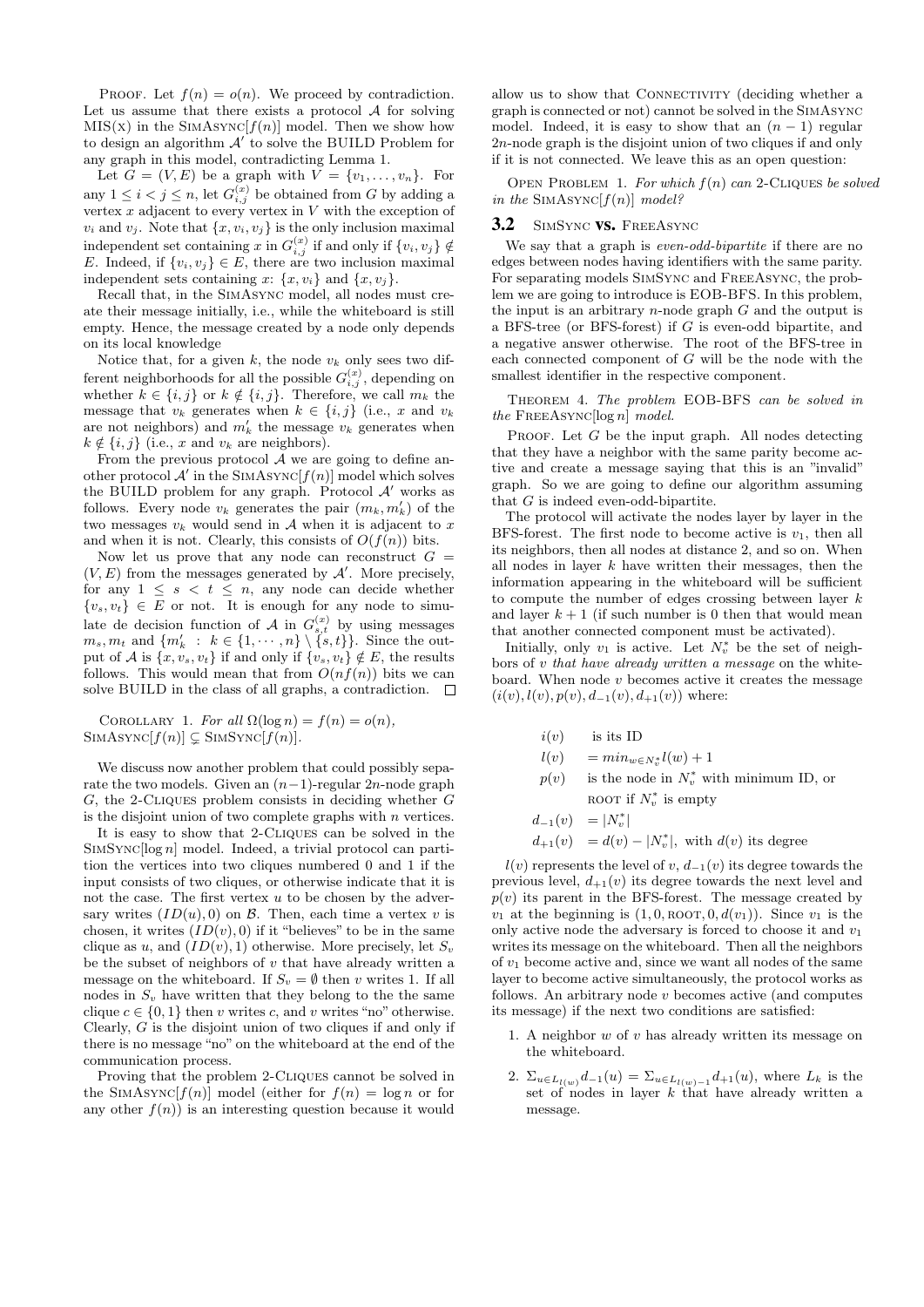The key argument is to see that the second condition for activation ensures that all edges from layer  $k-1$  to layer  $k$ have written their messages before layer  $k + 1$  is activated.

Previous protocol works correctly if the graph has only one connected component. In order to avoid any deadlock we have to add another condition for becoming active. The idea is to verify that a component has already been covered. More precisely, *v* becomes active if the last message was written by a non-neighbor node *w* of *v* and the following three conditions are satisfied:

- 1.  $\Sigma_{u \in L_{l(w)}} d_{+1}(u) = 0.$
- 2.  $\Sigma_{u \in L_{l(w)}} d_{-1}(u) = \Sigma_{u \in L_{l(w)-1}} d_{+1}(u).$
- 3. The ID of *v* is the minimum among the nodes that have not written a message yet.

These condition ensure that when the active connected component changes, exactly one node is activated. In the end, the output function corresponds to the forest indicated by the  $p(v)$  of each message.  $\square$ 

THEOREM 5. For any  $f(n) = o(n)$ , EOB-BFS cannot be solved in the SIMSYNC $[f(n)]$  model.

PROOF. We proceed by contradiction. Let us assume that there exists a protocol *A* for solving EOB-BFS in SIMSYNC $[f(n)]$  for some  $f(n) = o(n)$ . The idea is to construct a protocol *A ′* for solving the BUILD problem for even-odd-bipartite graphs in SimAsync[*f*(*n*)], in contradiction with Lemma 1. Note that there are  $2^{O(n^2)}$  even-oddbipartite graphs with *n* vertices.

Let  $G = (V, E)$  be an even-odd-bipartite graph with  $V =$ *{v*1*, . . . , v<sup>n</sup>−*<sup>1</sup>*}*. Assume (w.l.o.g) that *n* is odd, and renumber the vertices so that  $V = \{v_2, \ldots, v_n\}.$ 

Let  $V' = \{v_1, v_{n+1}, v_{n+2}, \ldots, v_{2n-1}\}$ . Let  $3 \leq i \leq n$  be odd. We are going to define the auxiliar even-odd-bipartite graph  $G_i = (V \cup V', E \cup E_i)$  where the edges  $E_i$  are defined as follows: connect  $v_1$  with  $v_{i+n-2}$ ,  $v_j$  with  $v_{j+n-2}$  for every  $3 \leq j \leq n$  odd and  $v_j$  with  $v_{j+n}$  for every  $2 \leq j \leq n-1$ even.

Suppose now that we run *A* on  $G_i$ . A node  $v_j$  is at level 3 of the BFS-tree rooted in  $v_1$  if and only if  $v_i$  and  $v_j$  are neighbors in *G*. Thus, if we simulate  $A$  on every  $G_i$  (i.e., for all  $3 \leq i \leq n$  odd) at once, then we would solve BUILD in  $SIMSYNC[f(n)].$ 

Note that if we run *A* on each of the  $G_i$ 's with the nodes activated in order  $(v_2, v_3, \ldots, v_{2n-1}, v_1)$  then the messages written by the nodes in  $V = \{v_2, \ldots, v_n\}$  will not depend on the choice of *i*. In fact, the neighbourhood of all of these nodes is the same in every  $G_i$ , and their messages can only depend on such neighborhoods and the previous messages.

We then define  $A'$  to be the protocol in which each node in *G* sends the message it would send in any of the *Gi*'s when running *A*. Once all these messages have been collected, *A ′* simulates  $A$  for every  $G_i$  in order to compute the neighbourhood of  $v_i$ . Thus, EOB-BFS is not in FREEASYNC $[f(n)]$ .  $\square$ 

COROLLARY 2. *For all*  $\Omega(\log n) = f(n) = o(n)$ ,  $SIMSYNC[f(n)] \subsetneq$  FREEASYNC $[f(n)]$ .

#### 3.3 Message size

Obviously, by increasing the size of the messages we make the system more powerful. What is more interesting is that

this resource is orthogonal (independent) to the synchronization power. We have already seen in previous section that  $MIS(x) \in SIMSYNC[log n]$  but  $MIS(x) \notin SIMASYNC[o(n)].$ In other words, there are problems that can not be solved if we go down in the sinchronization hierarchy *no matter the extra length given to the size of the messages*. Now we are going to prove a more general result.

THEOREM 6. Let  $f(n) = o(n)$ . SUBGRAPH<sub>f</sub> is the prob*lem where the input is an n-node graph*  $G = (V, E)$  *and the output is the subgraph obtained by removing all edges between nodes in*  $\{v_{f(n)+1}, \ldots, v_n\} \subseteq V$ *. Let*  $g(n) = o(f(n))$ *. It fol* $lows that SUBGRAPH<sub>f</sub> \in SIMASYNC[f(n)] but SUBGRAPH<sub>f</sub> \notin$  $FREESYNC[q(n)]$ .

PROOF. It is obvious that  $\text{SUBGRAPH}_f \in \text{SIMASYNC}[f(n)]$ . In fact, each node sends a vector consisting of the  $f(n)$  first bits of its line in the adjacency matrix of the graph. Let  $g(n) = o(f(n))$ . SUBGRAPH<sub>f</sub> cannot be in FREESYNC[ $g(n)$ ], since that would allow us to solve BUILD for graphs of size *n* where  $\{v_{f(n+1)}, \ldots, v_n\}$  are isolated nodes. This contradicts Lemma 1 because these graphs need  $2^{O(n f(n))}$  bits to be defined.  $\square$ 

# 4. CONNECTIVITY AND RELATED PROB-LEMS

One of the main questions arising in distributed environments concerns connectivity. For instance, one important task in wireless networks consists in computing a connected spanning subgraph (i.e., a spanning tree) since the links of such subgraph are used for communication.

In Section 3 we proved that, in the FREEASYNC $\lfloor \log n \rfloor$ model, it is possible to compute a BFS-forest for even-oddbipartite graphs (i.e., bipartite graphs where the bipartition is *fully known* to every node). In such model it is in fact possible to get a protocol which outputs a BFS-forest *for all bipartite graphs without knowledge of the bipartition*. In the case of a non-bipartite graph though, running this protocol can result in a deadlock: at some point, no more nodes are activated. With synchronzation, as we are going to see in the next theorem, we do not need the graph to be bipartite and BFS *can be solved in the general case*, for arbitrary input graphs. Formally, the input of problem BFS is an arbitrary *n*-node graph *G* and the output is a BFS-tree (or BFS-forest). The root of the BFS-tree in each connected component of *G* will be the node with the smallest identifier in the respective component.

Theorem 7. BFS *can be solved in the* FreeSync[log *n*] *model.*

PROOF. The protocol is very similar to the one we used for EOB-BFS, but we need to keep track of edges within a level (these edges do not exist in the bipartite case).

Initially, only  $v_1$  is active. Let  $N_v^*$  be the set of neighbors of *v that have already written a message* on the whiteboard. When node *v* becomes active it creates the message  $(i(v), l(v), p(v), d_{-1}(v), d_0(v), d_{+1}(v))$  where: